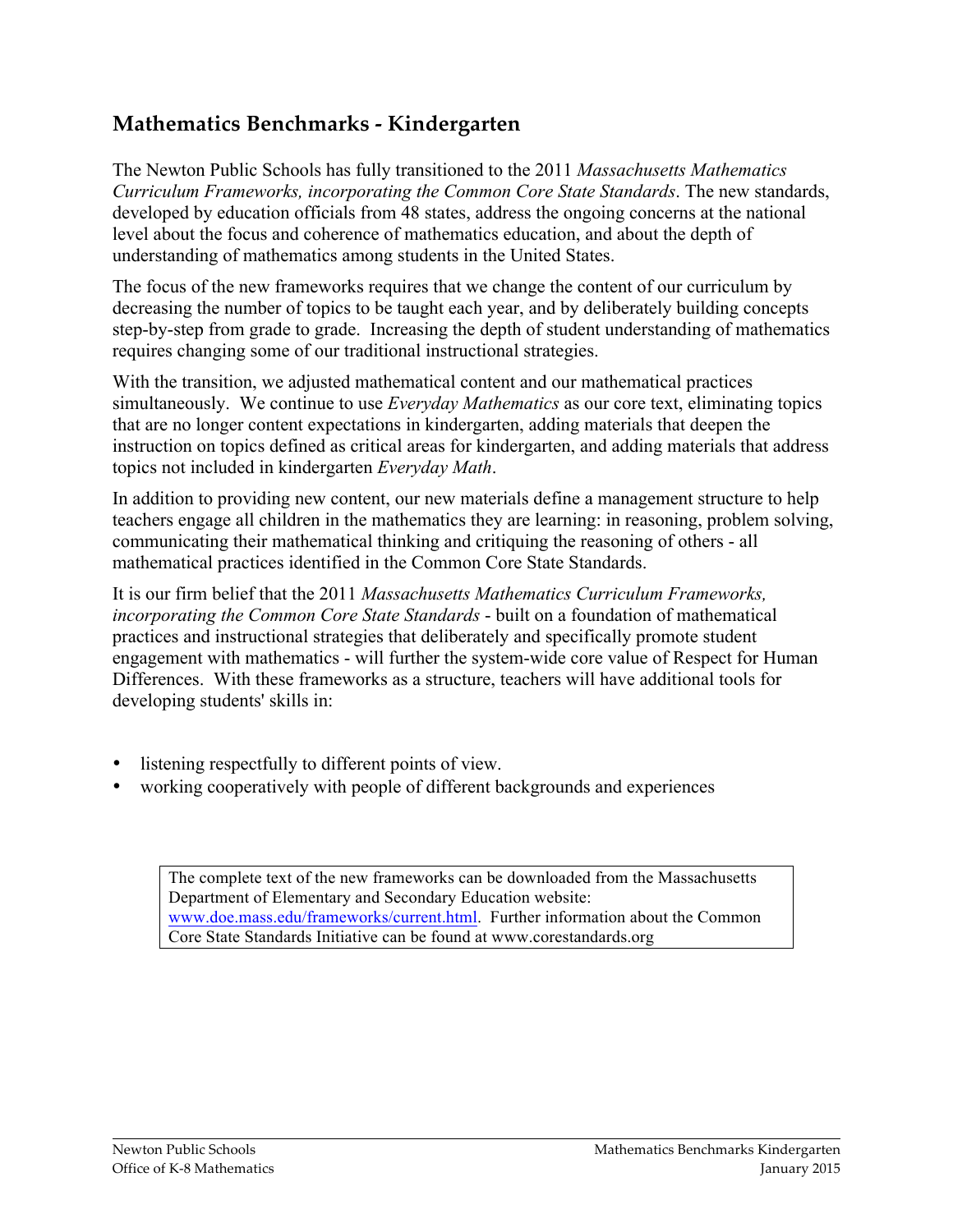# **Mathematical Practices - Kindergarten**

Mathematical practices students will use in Kindergarten include:

1. Making sense of problems and persevering in solving them.

Mathematically proficient students start by explaining to themselves the meaning of a problem and looking for entry points to its solution. Younger students might rely on using concrete objects or pictures to help conceptualize and solve a problem. Mathematically proficient students check their answers to problems using a different method, and they continually ask themselves, "Does this make sense?"

- 2. Reasoning abstractly and quantitatively. Mathematically proficient students make sense of the quantities and their relationships in problem situations.
- 3. Constructing viable arguments and critiquing the reasoning of others. Mathematically proficient students justify their conclusions, communicate them to others, and respond to the arguments of others. Elementary students can construct arguments using concrete referents such as objects, drawings, diagrams, and actions. Such arguments can make sense and be correct, even though they are not generalized or made formal until later grades. Students at all grades can listen or read the arguments of others, decide whether they make sense, and ask useful questions to clarify or improve the arguments.
- 4. Modeling with mathematics.

Mathematically proficient students can apply the mathematics they know to solve problems arising in everyday life, society, and the workplace. In early grades, this might be as simple as writing an addition equation to describe a situation. They routinely interpret their mathematical results in the context of the situation and reflect on whether the results make sense.

- 5. Using appropriate tools strategically. Mathematically proficient students consider the available tools when solving a mathematical problem.
- 6. Attending to precision.

Mathematically proficient students try to communicate precisely to others. In the elementary grades, students give carefully formulated explanations to each other.

- 7. Looking for and making use of structure. Mathematically proficient students look closely to discern a pattern or structure. Young students, for example, might notice that three and seven more is the same amount as seven and three more, or they may sort a collection of shapes according to how many sides the shapes have.
- 8. Looking for and expressing regularity in repeated reasoning. Mathematically proficient students notice if calculations are repeated, and look both for general methods and for shortcuts. As they work to solve a problem, mathematically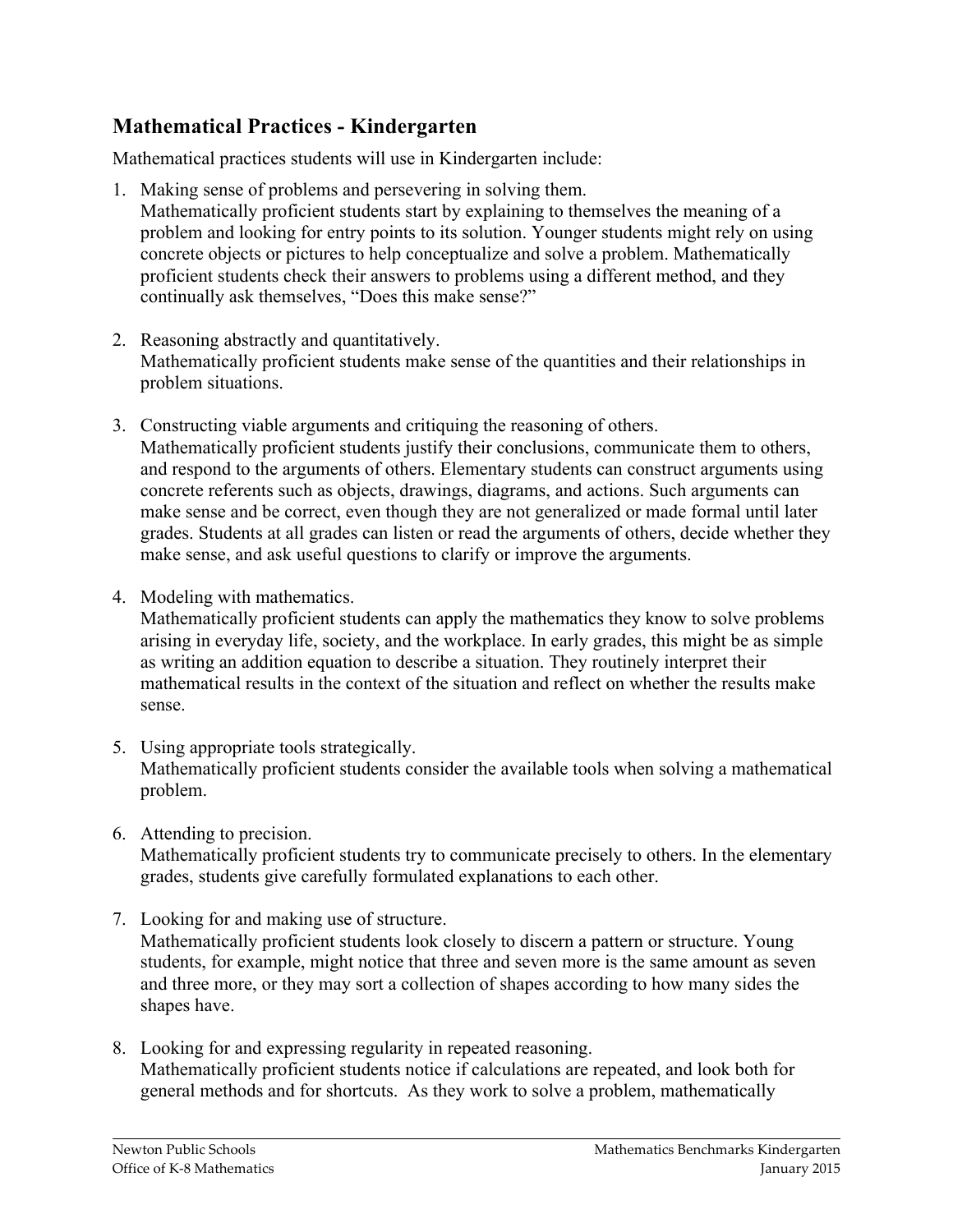proficient students maintain oversight of the process, while attending to the details. They continually evaluate the reasonableness of their intermediate results.

# **Mathematical Content - Kindergarten**

### Critical Areas:

Instructional time in Kindergarten will concentrate on two critical areas: (1) representing, relating, and operating on whole numbers, initially with sets of objects; and (2) describing shapes and space. More learning time in kindergarten will be devoted to number than to other topics.

- (1) Students use numbers, including written numerals, to represent quantities and to solve quantitative problems, such as counting objects in a set; counting out a given number of objects; comparing sets or numerals; and modeling simple joining and separating situations with sets of objects, or eventually with equations such as  $5 + 2 = 7$  and  $7 - 2 = 7$ 5. (Kindergarten students should see addition and subtraction equations, and student writing of equations in kindergarten is encouraged, but it is not required.) Students choose, combine, and apply effective strategies for answering quantitative questions, including quickly recognizing the cardinalities of small sets of objects, counting and producing sets of given sizes, counting the number of objects in combined sets, or counting the number of objects that remain in a set after some are taken away.
- (2) Students describe their physical world using geometric ideas (e.g., shape, orientation, spatial relations) and vocabulary. They identify, name, and describe basic twodimensional shapes, such as squares, triangles, circles, rectangles, and hexagons, presented in a variety of ways (e.g., with different sizes and orientations), as well as three-dimensional shapes such as cubes, cones, cylinders, and spheres. They use basic shapes and spatial reasoning to model objects in their environment and to construct more complex shapes.

# Content Standards - Kindergarten

# **Counting and Cardinality K.CC**

#### **Know number names and the count sequence.**

- 1. Count to 100 by ones and by tens.
- 2. Count forward beginning from a given number within the known sequence (instead of having to begin at 1).
- 3. Write numbers from 0 to 20. Represent a number of objects with a written numeral 0–20 (with 0 representing a count of no objects).

#### **Count to tell the number of objects.**

4. Understand the relationship between numbers and quantities; connect counting to cardinality.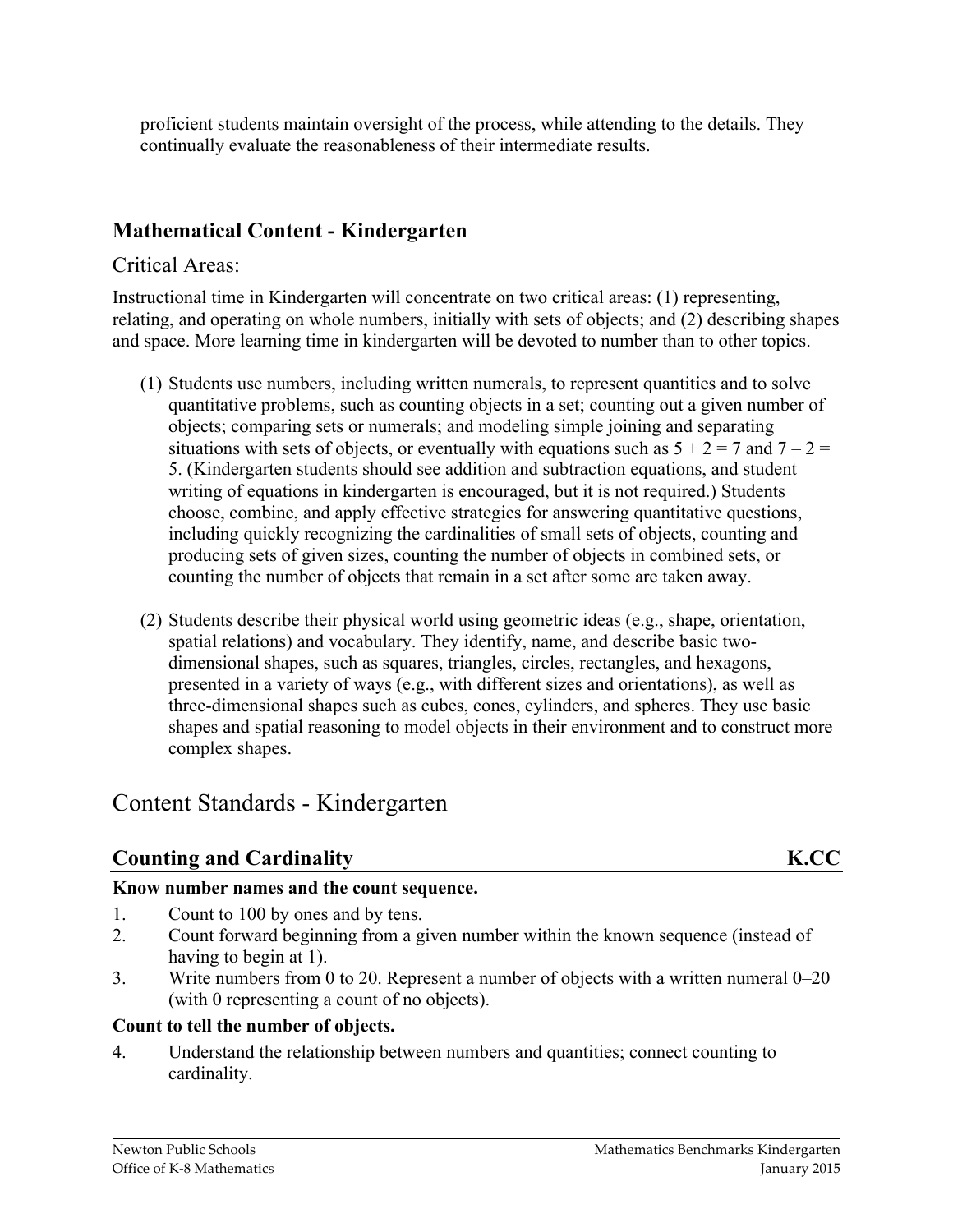- a. When counting objects, say the number names in the standard order, pairing each object with one and only one number name and each number name with one and only one object.
- b. Understand that the last number name said tells the number of objects counted. The number of objects is the same regardless of their arrangement or the order in which they were counted.
- c. Understand that each successive number name refers to a quantity that is one larger.
- 5. Count to answer "how many?" questions about as many as 20 things arranged in a line, a rectangular array, or a circle, or as many as 10 things in a scattered configuration; given a number from 1–20, count out that many objects.

#### **Compare numbers.**

- 6. Identify whether the number of objects in one group is greater than, less than, or equal to the number of objects in another group, e.g., by using matching and counting strategies.<sup>1</sup>
- 7. Compare two numbers between 1 and 10 presented as written numerals.

## **Operations and Algebraic Thinking K.OA**

#### **Understand addition as putting together and adding to, and understand subtraction as taking apart and taking from.**

- 1. Represent addition and subtraction with objects, fingers, mental images, drawings<sup>2</sup>, sounds (e.g., claps), acting out situations, verbal explanations, expressions, or equations.
- 2. Solve addition and subtraction word problems, and add and subtract within 10, e.g., by using objects or drawings to represent the problem.
- 3. Decompose numbers less than or equal to 10 into pairs in more than one way, e.g., by using objects or drawings, and record each decomposition by a drawing or equation (e.g.,  $5 = 2 + 3$  and  $5 = 4 + 1$ ).
- 4. For any number from 1 to 9, find the number that makes 10 when added to the given number, e.g., by using objects or drawings, and record the answer with a drawing or equation.
- 5. Fluently add and subtract within 5.

#### **Number and Operations in Base Ten K.NBT**

#### **Work with numbers 11–19 to gain foundations for place value.**

1. Compose and decompose numbers from 11 to 19 into ten ones and some further ones, e.g., by using objects or drawings, and record each composition or decomposition by a drawing or equation (e.g.,  $18 = 10 + 8$ ); understand that these numbers are composed of ten ones and one, two, three, four, five, six, seven, eight, or nine ones.

<sup>&</sup>lt;sup>5</sup> Include groups with up to ten objects.<br>
<sup>6</sup> Drawings need not show details, but should show the mathematics in the problem. (This applies wherever drawings are mentioned in the standards.)